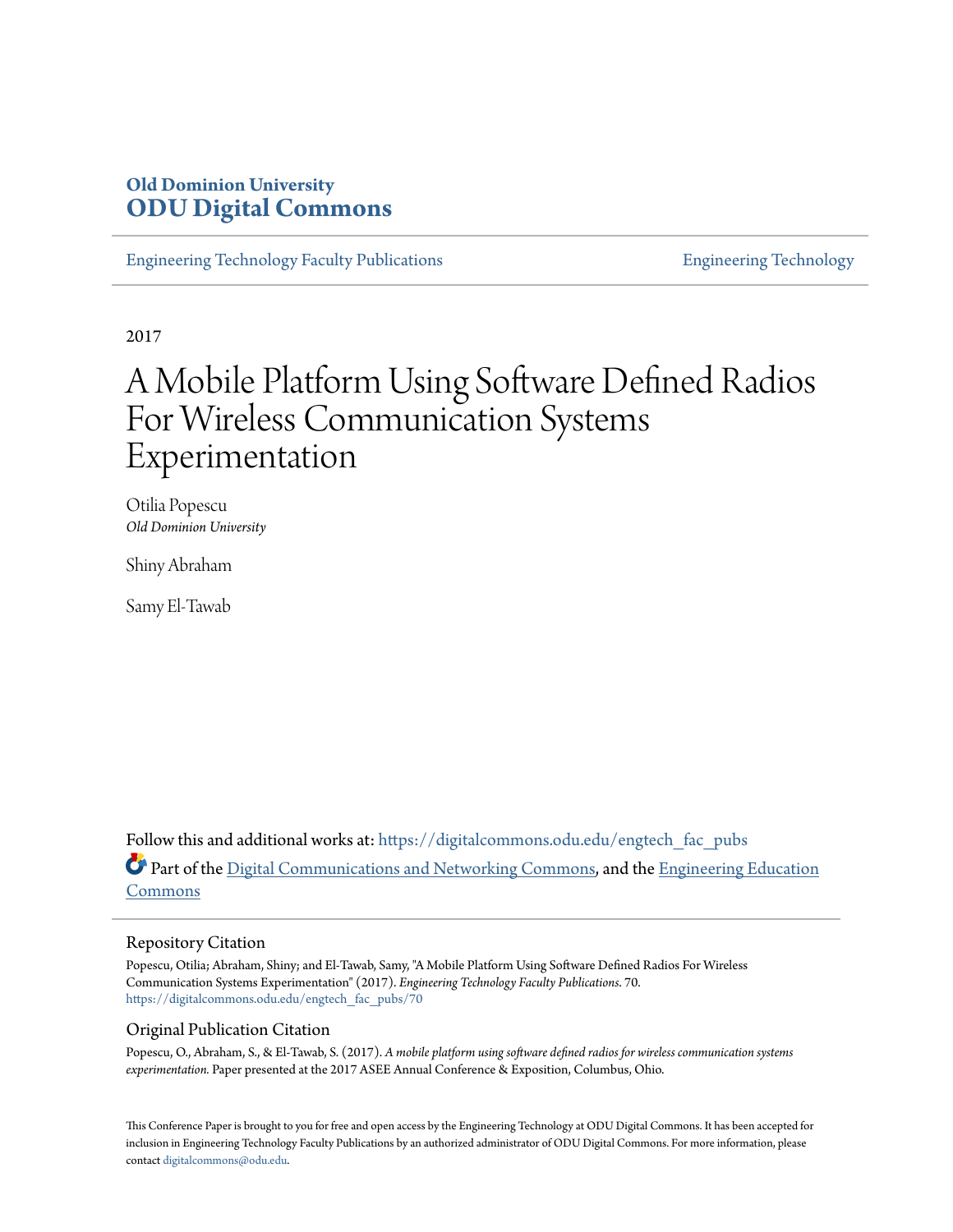

# A Mobile Platform Using Software Defined Radios for Wireless Communication Systems Experimentation

#### Dr. Otilia Popescu, Old Dominion University

Dr. Otilia Popescu received the Engineering Diploma and M.S. degree from the Polytechnic Institute of Bucharest, Romania, and the PhD degree from Rutgers University, all in Electrical and Computer Engineering. Her research interests are in the general areas of communication systems, control theory, signal processing, and engineering education. She is currently an Assistant Professor in the Department of Engineering Technology, Old Dominion University in Norfolk, Virginia. In the past she has worked for the University of Texas at Dallas, University of Texas at San Antonio, Rutgers University, and Politehnica University of Bucharest. She is a senior member of the IEEE, serves as associate editor for IEEE Communication Letters, and has served in the technical program committee for the IEEE ICC, WCNC, RWW, VTC, GLOBECOM, and CAMAD conferences.

#### Dr. Shiny Abraham, Seattle University

Shiny Abraham is an Assistant Professor of Electrical and Computer Engineering at Seattle University. She received the B.E. degree in Telecommunication Engineering from Visveswaraiah Technological University (VTU), India in 2007 and Ph.D. from Old Dominion University, Norfolk, VA in 2012. Her research interests span the areas of Wireless Communication, Internet of Things (IoT), Optimization using Game Theory, and Engineering Education Research. She is a member of the IEEE and ASEE, a technical program committee member for IEEE Globecom, ICC, ICCCN and VTC conferences, and a reviewer for several international journals and conferences.

#### Dr. Samy El-Tawab P.E., James Madison University

Dr. Samy El-Tawab received his Ph.D. in Computer Science from Old Dominion University, Norfolk, VA, USA in 2012. Dr. El-Tawab is currently an Assistant Professor at James Madison University, Harrisonburg, VA, USA. His main research interests include working on the issues surrounding Intelligent Transportation, (VANET) Vehicular Ad-Hoc Networks, Sensor Networks, Multimedia Communication, Cloud Networks, Voice-over-IP and Computer Security. Dr. El-Tawab introduced a system named "FRIEND": A Cyber-Physical System for Traffic Flow Related Information aggrEgatioN and Dissemination. In 2009, he was awarded a prize for Excellence in Scholarship at The College of William and Mary's 8th Annual Graduate Research Symposium. He has more than 20 publications including journal/conference papers, book chapters, and posters. He also serves as a reviewer in several journals and conferences. http://educ.jmu.edu/˜eltawass/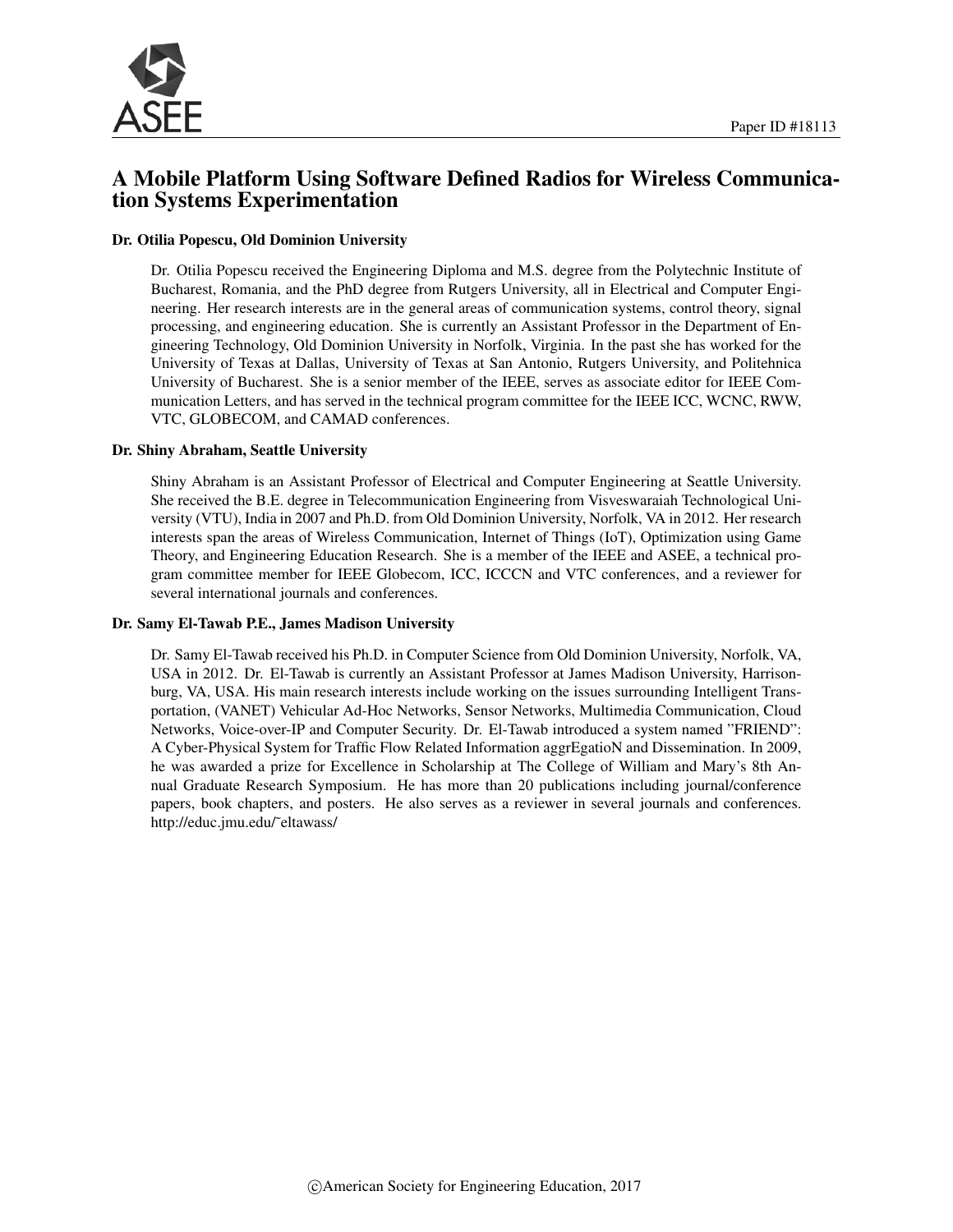# **A Mobile Platform Using Software Defined Radios for Wireless Communication Systems Experimentation**

## **1. Abstract**

A distinctive feature of wireless communication systems is implied by the fact that there is no physical connection between the transmitter and its corresponding receiver, which enables user mobility. However, experimenting with wireless communication systems is mostly done in the lab, where transmitters and receivers are setup on benches, in stationary settings. This prevents students from experiencing fading and other propagation effects associated with mobile wireless channels. This paper describes a mobile platform for wireless communication experimentation that enables students to run experiments beyond the confines of a traditional lab, in realistic settings that cover indoor and outdoor scenarios with both fixed and mobile propagation characteristics. The platform presented consists of a Universal Software Radio Peripheral (USRP) from National Instruments to implement the transmitter, an affordable RTL-SDR USB dongle to implement the receiver, a laptop computer used to program the SDR boards, and equipment for visualizing radio signal characteristics such as a portable spectrum analyzer or oscilloscope. This choice results in a moderate overall cost for the radio hardware required by the platform, which can be easily programmed using open source software such as GNU Radio as well as software packages like Matlab or LabView. For experimentation in wireless scenarios with low mobility (both indoors and outdoors, corresponding to walking speeds) the transmitter and receiver may be placed on push carts, while for higher mobility they may be placed on university owned golf carts moving at faster speeds on the designated campus routes. Furthermore, mobile transmitters and receivers may also be placed in cars driving on the campus streets and through the university parking lots/garages to enable experiments simulating vehicleto-vehicle (V2V) and vehicle-to-infrastructure (V2I) communications.

### **2. Introduction**

Over the past 20 years software defined radio (SDR) platforms have become increasingly considered by researchers and educators alike due to their flexibility, reusable hardware for various set-ups, open source software, short design cycle and accessibility  $\frac{1}{1}$ . Hardware prices are within the budget of any engineering department and lately more instructional resources became available  $2$ , making SDR technology excellent choice for teaching both undergraduate and graduate courses in communications. An example of instructional packages are offered by National Instruments, including hardware platforms, software packages and communication related teaching modules. Integrated curricula with SDR, across areas such as communications, signal processing, computer programming, electromagnetics, and embedded systems, were introduced in six US universities, in each case with a major laboratory component  $3$ . Comparisons between course levels, majors, laboratory components, hardware and programming environment used were discussed for the six universities participating and the conclusion of the study was that even though each school has specific ways to implement their courses, the laboratory component and the advantages provided by the SDR hardware for hands-on exploration are very important for student learning. The study was published in 2014 and the authors were concluding by encouraging other schools to use SDR in their courses. Specific implementations of hands-on courses using SDR have been presented by educators and researchers in US and worldwide in different forums <sup>4-10</sup>. The focus of these implementations has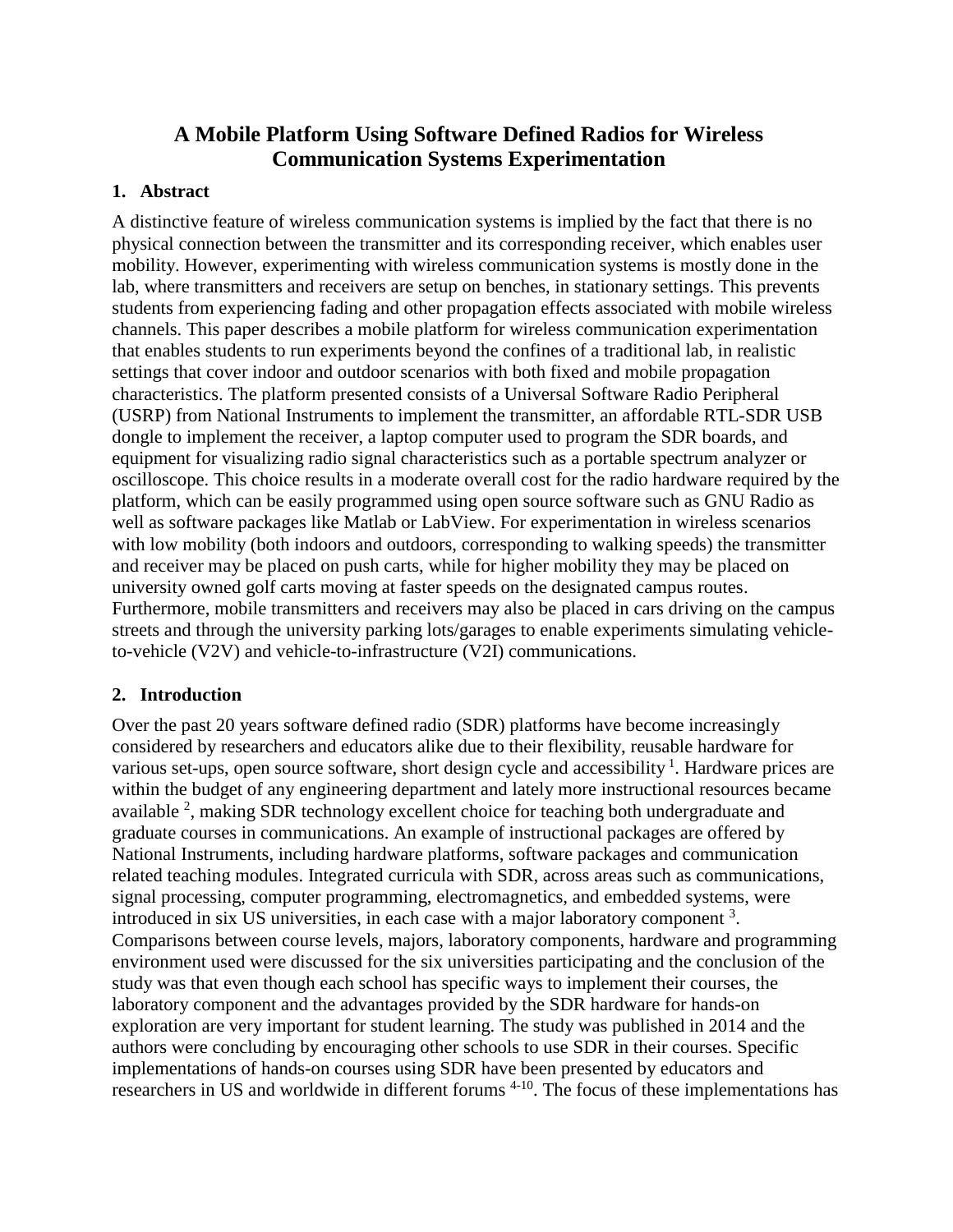been augmenting traditional wireless courses with a hands-on component. SDR were used at undergraduate level in senior design projects as well as in term projects  $4$ , for undergraduate independent study to evaluate the student adaptability to the equipment and easiness to use it to produce results <sup>6</sup>, or to introduce hands-on approach to teach wireless sensor networks at undergraduate level<sup>7</sup>. For sensor networks the Scatterweb's MSB430 sensor platform was preferred  $^{7, 10}$ . From computer engineering perspective, teaching embedded systems for wireless networking was considered, with the use of the microcontrollers MSP430 from Texas Instruments and ARM7-TDMI-S from ARM<sup>9</sup>. SDR platforms were also considered for radar applications<sup>11</sup>.

While the volume of literature on the use of SDR in teaching and research is growing at a fast rate, there is very little coverage on the lab set-up that uses SDR to illustrate the special characteristic of wireless communications systems of no physical connection between transmitter and receiver, which enables mobility and confers wireless networks the advantage over traditional wired networks. Studying the impairments associated with mobile wireless channels by students enrolled in wireless communications courses is challenging, because the labs associated with the course are taught in traditional classroom settings. In such settings, the transmitter and receiver of a wireless link are placed in close proximity to each other, usually on a laboratory bench, which allows students to experiment with modulation schemes commonly used in the context of wireless communication systems, to learn about demodulators and receiver characteristics, and to visualize spectrum occupancy or wireless link performance. While this approach complements the theoretical knowledge that students get during lectures, it also limits their ability to experiment with mobile wireless channels affected by multipath propagation and signal fading. This limitation motivates the use of the mobile platform described in this paper, which is expected to provide students with hands-on experimentation capabilities in realistic settings that cover indoor and outdoor scenarios with both fixed and mobile propagation characteristics. For outdoor wireless scenarios with fixed propagation characteristics, students may study distance-based signal attenuation in wireless communication systems where both the transmitter and the receiver are located on the rooftops of various campus buildings to enable line-of-sight propagation of the radio signals. For mobile propagation studies a small mobile platform would offer special advantages for investigating a variety of scenarios.

In this paper we describe a mobile SDR platform and a set of experiments that are currently under development and testing at Old Dominion University to supplement instruction in wireless communications and networks courses taught in electrical and computer engineering (ECE) and electrical engineering technology (EET) departments. The platform is developed by faculty and graduate students as through an independent study course, and will be formally introduced for classroom demos and research projects starting with the next academic year. Currently the ECE curriculum includes an undergraduate wireless course (400 level) and two graduate wireless course (500 and 600 levels), while the EET curriculum offers a sequence of two undergraduate communication courses (300 and 400 levels), but neither of them offer an actual lab course for communications or wireless communications. In the current structure each of these courses uses class demos based on Matlab, computer assignments and projects for which students work on simulation scenarios that complement the theoretical presentations from the lectures. The development of the mobile platform as described in this paper will enhance the laboratory component of the wireless communication courses even without introducing a laboratory course in the curriculum. Due to its size and portability, the platform can be brought for demos to any classroom where the lectures are scheduled. In a first implementation 2 to 3 lecture classes along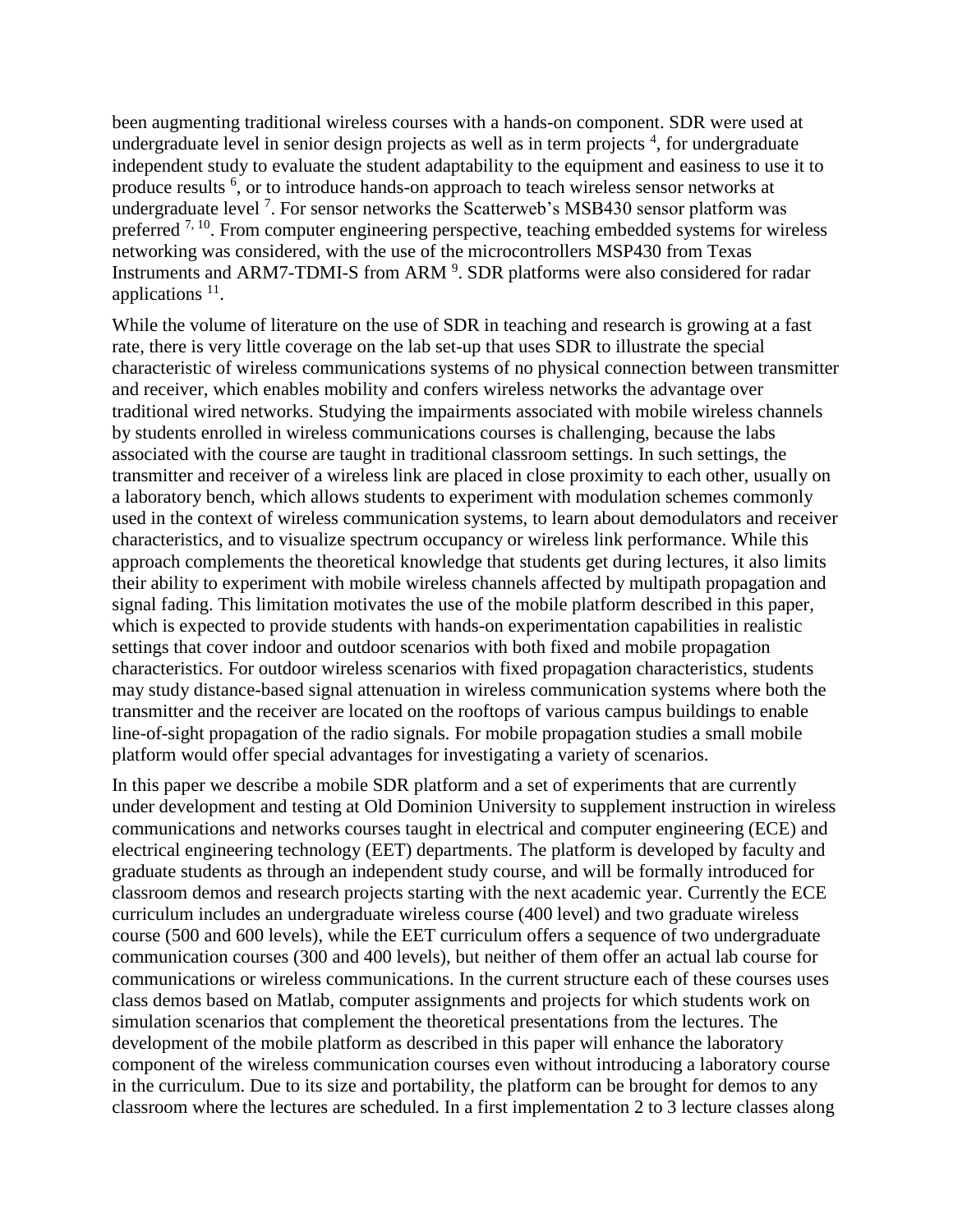a semester will be dedicated for experiments involving the platform both indoor and outdoor, with students engaging in the experiments under instructor supervision. The time needed for these classes can be gained by employing the flipped classroom technique for some topics in the course that can be easily covered through pre-recorded videos or other materials. This implementation can be further expanded by introducing assignments or term projects that will require experimenting using the mobile platform. For example, students can team in groups of two or three for a term project, select a particular indoor or outdoor scenario for which they do a beyond the course study through literature, and perform also experiments and data analysis for the same scenario. For average class sizes of up to 30 students the platform can be easily made available upon request for students to perform their experiments. For a curriculum that includes an actual lab course the mobile platform would be a valuable addition to the lab equipment and would be available for a larger range of experiments.

## **3. Description of the Wireless Mobile Platform**

The mobile platform for wireless communication systems experimentation described in this paper consists of the following main components:

- A software-defined radio (SDR) board that acts as the radio front-end and includes the antenna and the power supply.
- A laptop computer, which is needed to program the SDR board to act as a specific type of radio, and which is used for information storage and display.
- Specific software packages and associated libraries that are installed on the laptop computer and are required to program the SDR board.
- Other components to be used in conjunction with the mobile platform, which may include optional equipment for signal visualization and performance monitoring, specialized antennas, or mobility elements (moving platform or mobile cart).

# **3.1 The Hardware Components**

The hardware elements of the platform are represented by the SDR boards along with the laptop computers needed to program them to act as specific radios. Several types of SDR boards may be used for the mobile platform implementation:

<span id="page-4-0"></span>

Figure 1. RTL-SDR USB Dongle. [\[www.radioforeveryone.com,](http://www.radioforeveryone.com/) Dec 22, 2016.]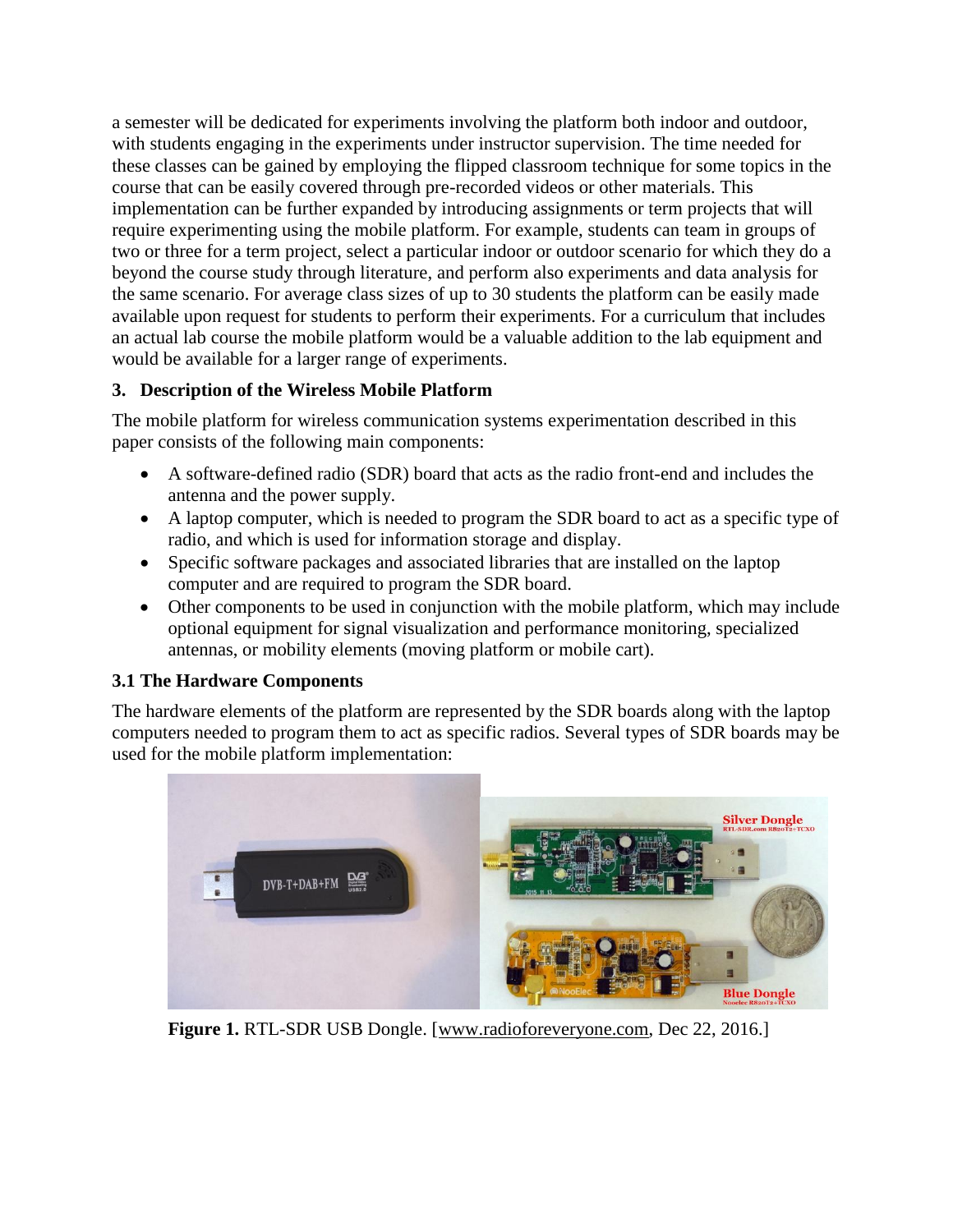The RTL-SDR is a radio receiver based on the Realtek RTL 2832U chip, which operates over a wide band of frequencies, from 24 MHz to 1,766 MHz, with a bandwidth of 3.2 MHz and has an 8-bit analog-to-digital converter (ADC) resolution. The RTL-SDR is available in the form of a USB dongle (about the size of a standard USB thumb drive as shown in [Figure 1\)](#page-4-0) and provides a cost-effective choice for implementing various types of radio receivers, ranging from FM radio, UHF TV broadcasting, 4G LTE, and GPS systems.

• The Universal Software Radio Platform (USRP) bus series, by Ettus Research (a National Instruments company), is available in two different versions. The USRP1 (shown in [Figure 2\)](#page-5-0) is the original motherboard that provides entry-level RF processing capabilities, with an architecture based on an Altera Cyclone FPGA featuring 64 MS/s dual ADC, 128 MS/s dual DAC and USB 2.0 connectivity with the host processor. The USRP1 has a modular design, which allows it to operate over a wide range of frequencies spanning DC to 6 GHz by using different types of daughterboards.



**Figure 2.** USRP 1 motherboard.

<span id="page-5-0"></span>As can be noticed from Figure 2, the USRP1 platform supports two sets of transmit/receive RF daughterboards, TXA/RXA and TXB/RXB. This feature makes the USRP ideal for applications requiring high isolation between transmit and receive chains, or dual-band dual transmit/receive operation. The USRP1 can stream up to 8 MS/s to and from host applications, and users can implement custom functions in the FPGA fabric.

The different types of daughterboards available for the mobile platform are shown in [Figure 3.](#page-6-0) The TVRX2 daughterboard is ideal for receive-only applications that require access to a number of bands in HF, VHF and UHF frequency ranges, and includes two independent down converter chains that allow for simultaneous reception in two different bands in applications that include dual band receivers for signal collection, whitespace radios, ISM band receivers and broadcast TV reception.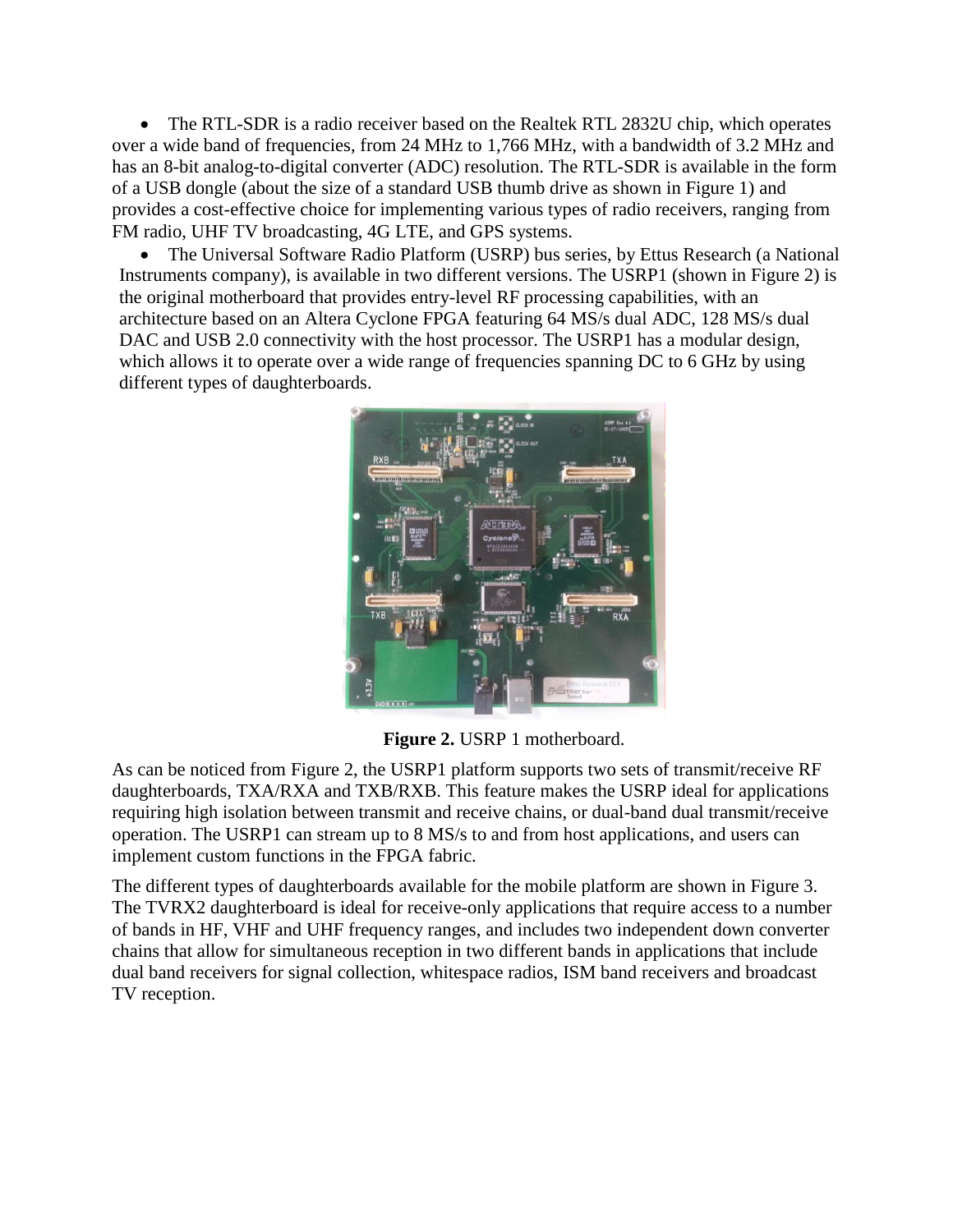

**Figure 3.** USRP daughterboards: (from left to right) TVRX2, Basic TX, and Basic RX.

<span id="page-6-0"></span>The BasicTX and BasicRX daughterboards provide a simple, wideband interface to the digitalto-analog (D/A) and analog-to-digital (A/D) converters of the USRP1 and are ideal for basic applications that require an external RF front with bandwidth ranging from 1 to 250 MHz.

The alternative to the USRP1 is the USRP B200 and the B210 shown in [Figure 4,](#page-6-1) which require no additional daughterboards. Figure 5 shows the boards in convenient metallic enclosures that provide protection and flexibility. The USRP B200 provides a fully integrated, single board, Universal Software Radio Peripheral platform with continuous frequency coverage from 70 MHz to 6 GHz. Designed for low-cost experimentation, it combines a fully integrated direct conversion transceiver providing up to 56MHz of real-time bandwidth, an open and reprogrammable Spartan6 FPGA, and fast and convenient bus-powered SuperSpeed USB 3.0 connectivity. The USRP B210 has with 2 transmitters and 2 receivers and allows also MIMO operation and experimentation.



**Figure 4.** USRP B200 (left) and B210 (right).

<span id="page-6-1"></span>Ettus Research also provides a USRP networked series that interfaces with the host processor via a Gigabit Ethernet interface. The most popular of this series is the USRP N200/N210, with an architecture based on the Xilinx® Spartan® 3A-DSP 3400 FPGA, featuring a100 MS/s dual ADC, and a 400 MS/s dual DAC.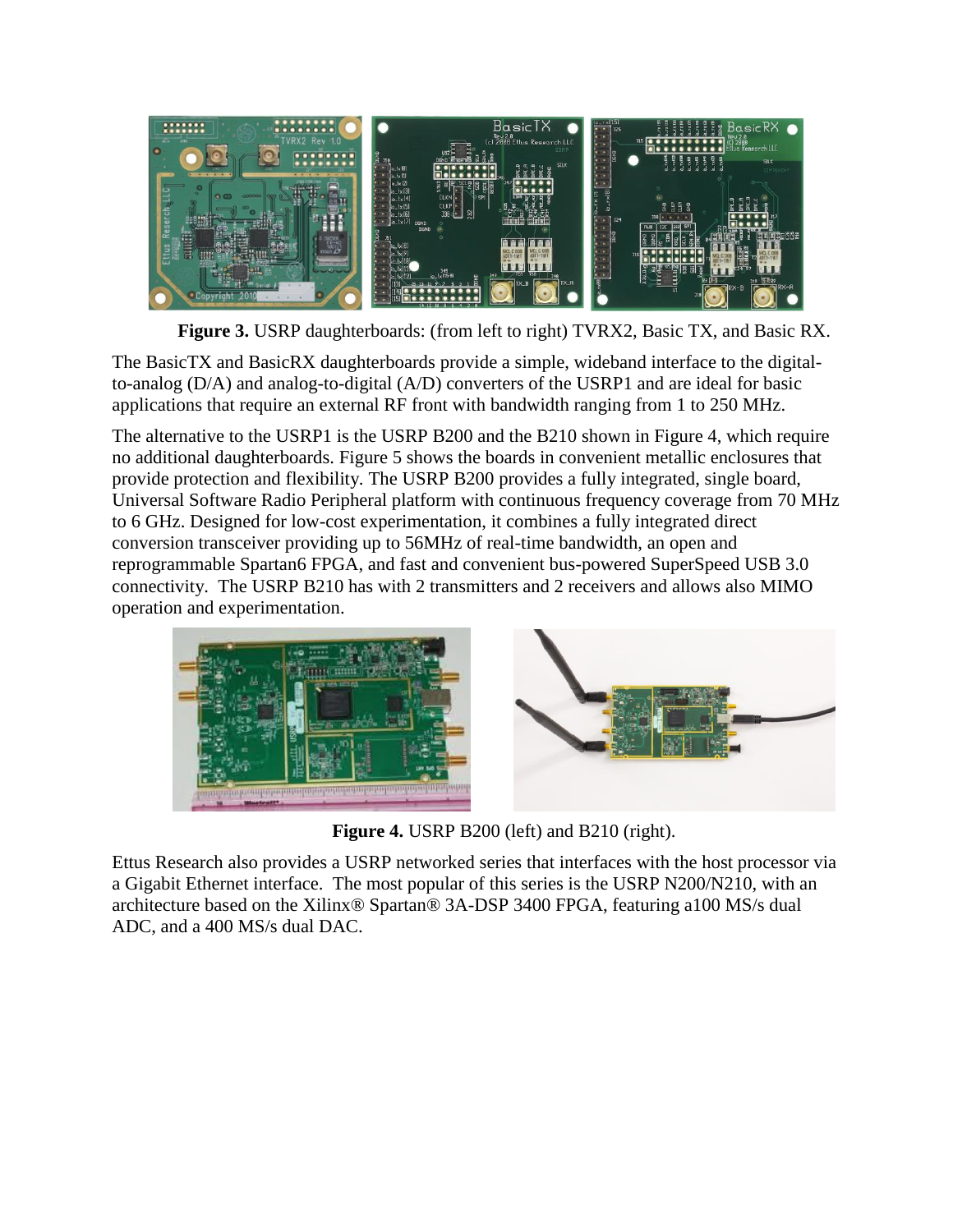

**Figure 5.** Metallic enclosures for the USRP1 (left), B200/210 (right) and USRP N210 (bottom).

Optional components consisting of equipment for visualizing radio signal characteristics such as a portable spectrum analyzer or oscilloscope may also be included on the platform. In addition, portable antennas with directional characteristics like the ones shown in Figure 6. [Portable Yagi](#page-7-0)  [antennas \(handheld and tripod mounted\).,](#page-7-0) may also be used, to replace the omnidirectional antennas usually used in conjunction with SDR in the lab set-up.



**Figure 6.** Portable Yagi antennas (handheld and tripod mounted).

### <span id="page-7-0"></span>**3.2 Host Computer and Enabling Software**

In order to establish the type of radio that the RTL-SDR and the USRP boards will emulate they must be connected to a host computer and programmed using a software package such as Matlab/Simulink, LabView, or the GNU Radio Companion. Since both the RTL-SDR and the USRP boards feature USB connectivity, the obvious choice for a mobile platform is a laptop computer that has at least one USB port available and is capable of running these software packages. We note that for experimentation with the RTL-SDR even an older model Lenovo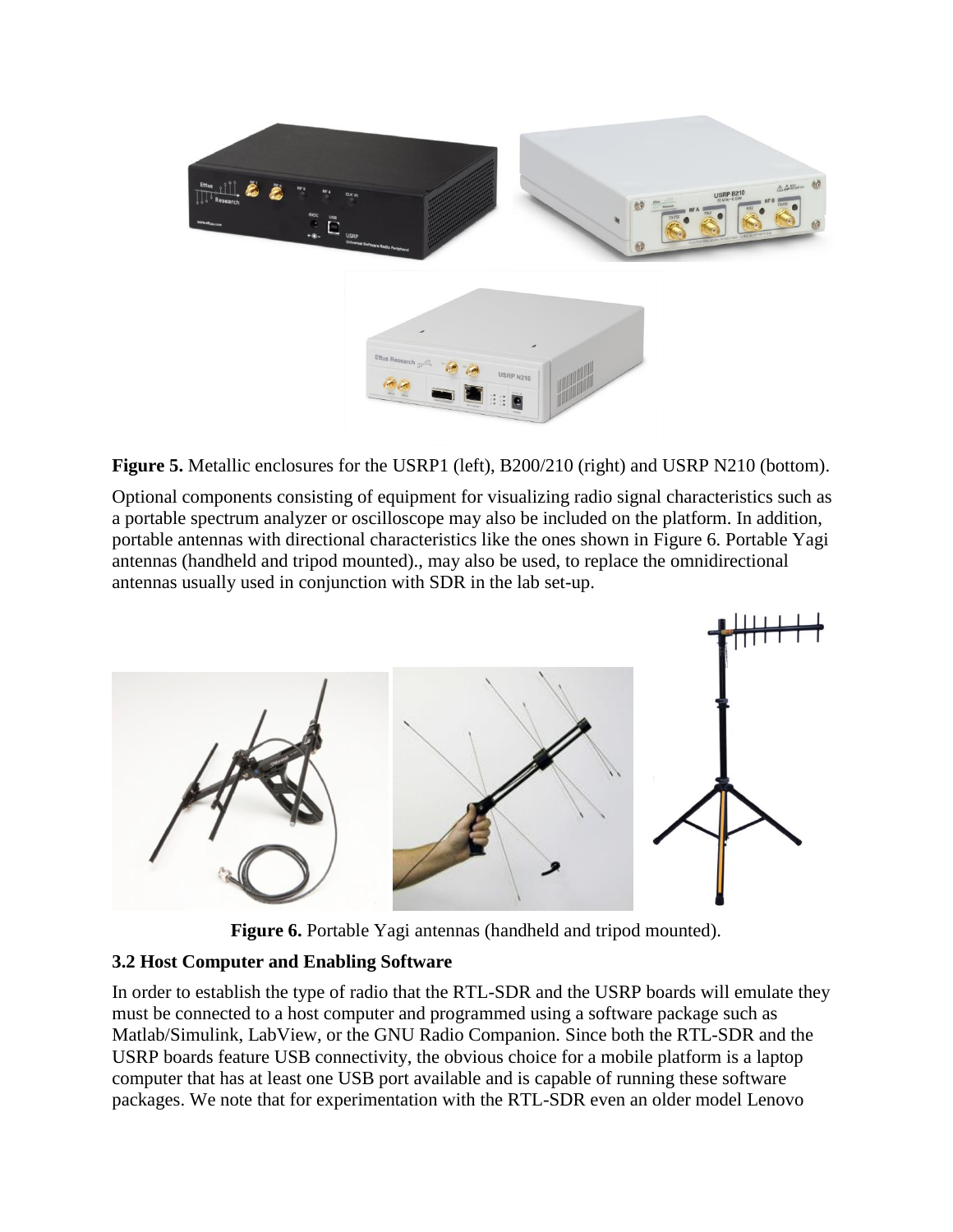laptop with 32-bit Core 2 processor and running Windows 7 can be used as shown in [Figure 7.](#page-8-0) The same type of laptop may also be used for experimentation with the USRP1, which requires only USB 2.0, while a more recent model having the latest high-speed USB 3.0 will be useful to take full advantage of the USRP B200/210 capabilities.



**Figure 7** A Lenovo Thinkpad laptop computer with RTL-SDR USB Dongle attached. [\[http://www.desktopSDR.com/hardware,](http://www.desktopsdr.com/hardware) Dec 22, 2016.]

<span id="page-8-0"></span>Before general use laptop computers running the Windows operating system recognize the RTL-SDR and the USRP boards, their corresponding drivers must be installed. For RTL-SDR this is done by using the Zadig software, the USRP Hardware Driver (UHD) software provides the required support for programming USRP boards. Once the system drivers are installed, the actual programming of the boards can be accomplished using one of the following software packages:

- Matlab/Simulink is a software package created by MathWorks and used in both academia and industry for machine learning, signal and image processing, computer vision, communications, computational finance, control design, robotics, and much more. Matlab's Communication System Toolbox has support packages for the RTL-SDR and the USRP B200/210 that can be used to design and prototype systems that process real time wireless signals such as FM radio, over-the-air TV, or amateur radio. Unfortunately, Matlab does not provide support for the USRP1 board.
- LabView is a graphical programming environment used by millions of engineers and scientists to develop sophisticated measurement, test, and control systems, which can integrate a variety of hardware devices, including the USRP B200/210 but not the USRP1 board. Furthermore, while National Instruments (NI), which is the supplier of LabView, does not provide support for the RTL-SDR board, some software packages that process signals from the RTL-SDR board are available online, like the SDRLab (http://ha5kfu.sch.bme.hu/sdrlab).
- GNU Radio is an open-source software package that incorporates a graphical tool for creating signal flow graphs and generating flow-graph source code that can be used to program various types of software defined radio platforms, including the RTL-SDR board, the USRP1 and USRP B200/210. We note that GNU Radio is in fact the only software package that can be used to program the USRP1 since neither Matlab nor LabView support the USRP1 board.

The mobile platform developed at Old Dominion University uses the RTL-SDR board to implement narrowband receivers for applications that require up to 3 MHz of bandwidth, while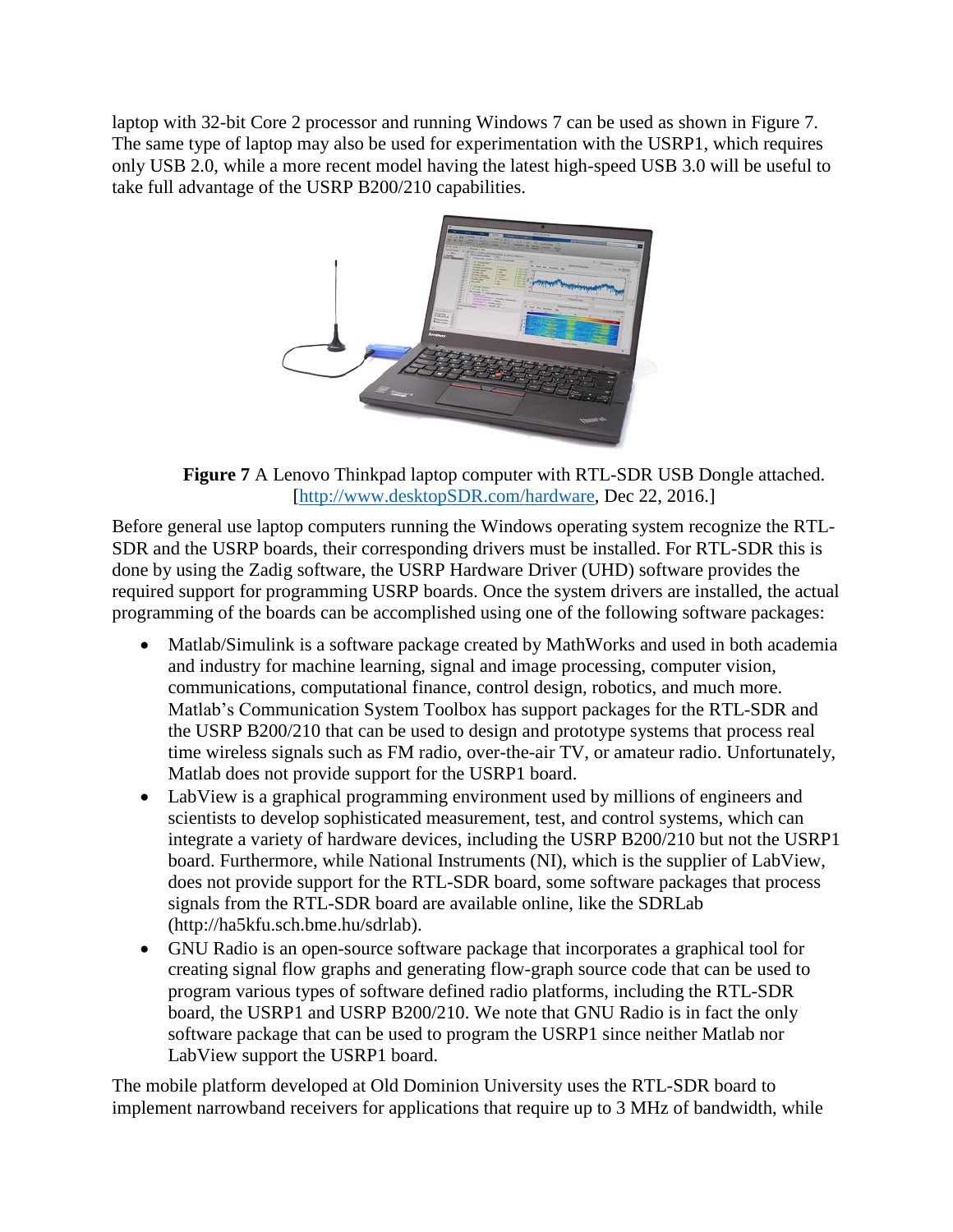the USRP 1 with the TVRX2 daughterboard is used to implement receivers with bandwidth up to 10 MHz. For implementing transmitters and duplex links two versatile USRP B200 and B210 are used.

# **4. Wireless Communications Experiments**

The main goal of the mobile platform described in this paper is to enable students to run wireless communication experiments beyond the confines of a traditional lab, in realistic settings that cover indoor and outdoor scenarios with both fixed and mobile propagation characteristics.

## **4.1. Indoor Experiments**

For indoor studies the experiments should focus on wireless propagation in stationary scenarios and in scenarios with low mobility. For stationary scenarios the positions of the transmitter and the receiver are fixed and students can experiment with power attenuation measurements in order to validate the appropriate wireless channel model. The experiment involves the following main steps, which allow the students to learn about the multipath propagation associated with wireless channels.

- With transmitter and receiver at close distance, the line of sight (LOS) path between transmitter and receiver corresponds to the dominant and the range equation is applicable for propagation modeling.
- Placing the transmitter and receiver further apart in an average size lab room, propagation modeling should include also reflections from the room floor in addition to the LOS component, and a 2-ray multipath propagation model becomes applicable.
- Next, the transmitter and receiver are placed in a long hallway that resembles a dielectric canyon model where a 10-ray multipath propagation model becomes applicable.
- In addition to the multipath propagation effects, by changing the transmitted signal frequency, the students should be able to study the influence of the wireless signal frequency on the different power attenuation models used.

In order to experiment in scenarios with low mobility indoors, the transmitter may be placed in a fixed position at one end of a long hallway while the receiver is placed on a mobile cart that moves towards the transmitter from the other end of the hallway. Alternatively, the mobile receiver cart can be initially located in close proximity to the transmitter and then moved away from it. As the distance between the transmitter and receiver changes the students should also be able to notice variations in the received signal power, which are due to the Doppler Effect that combines with multipath propagation. The transmitter-receiver set-up used for experimentation is illustrated in Figure 8. The flexibility of SDRs can also be leveraged to implement semesteror quarter-long student projects, for example an SDR-based Radio Frequency Identification (RFID) reader and tag. RFID technology has evolved into a ubiquitous wireless application, not just for inventory systems and assets management, but also for healthcare applications (RFID chips being implanted in humans), homeland security and defense applications (security at border crossings). As with any rapidly evolving wireless technology, RFID systems are continually challenged to accommodate new standards and protocols, implement higher security features, and operate in noisy environments. This calls for a transition from conventional hardware radio transmitters and receivers that are limited in their flexibility, cross-functionality, power, and cost-efficiency, to more versatile SDRs. Communication between the reader and tag can be implemented using the USRP N210 along with RF daughterboards RFX900 for the reader and SBX for the tag.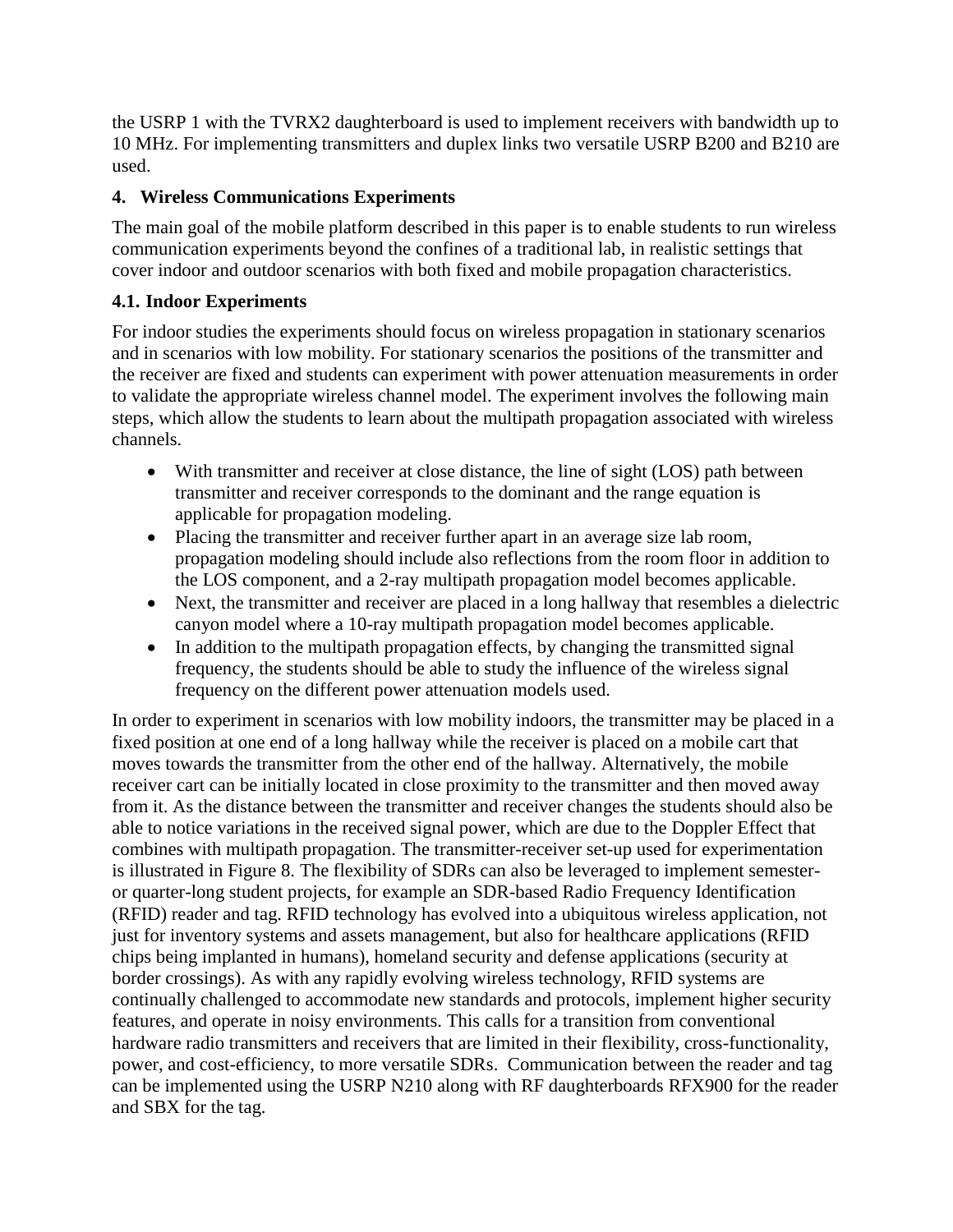

**Figure 8**. Indoor transmitter-receiver set-up for the mobile platform

## **4.2. Outdoor Experiments**

For outdoor studies, the focus is on studying wireless propagation with directional antennas and on experimenting with wireless scenarios with higher mobility. For meaningful experimentation with directional antennas both the transmitter and the receiver are located on the rooftops of tall campus buildings, with a Yagi antenna being used at the transmitter and an omnidirectional antenna at the receiver. This ensures that, when the Yagi antenna is pointed toward the receiver the LOS component of the wireless signal is dominant, while ground reflections due to side lobe transmissions may be neglected. Students should be able to observe how the relative position of the antenna affects propagation, and that the received signal is significantly attenuated when the receiver is located outside the 3-dB beamwidth of the antenna.

For classroom related demos or student research involving experimentation with outdoor mobile wireless scenarios, these can be performed in the university campus, as illustrated in Figure 9, or in a campus parking lot with focus on vehicular communication scenarios. For these experiments the transmitter placed inside a parked vehicle and the receiver placed on a golf cart, or vice versa, such that, if the transmitter is inside the parked vehicle and is stationary one can simulate a vehicle-to-infrastructure (V2I) communication scenario in which the infrastructure transmitter sends information to a moving receiver, while when the transmitter is moving but the receiver is stationary a V2I scenario in which a moving vehicle transmits information to the infrastructure receiver is simulated.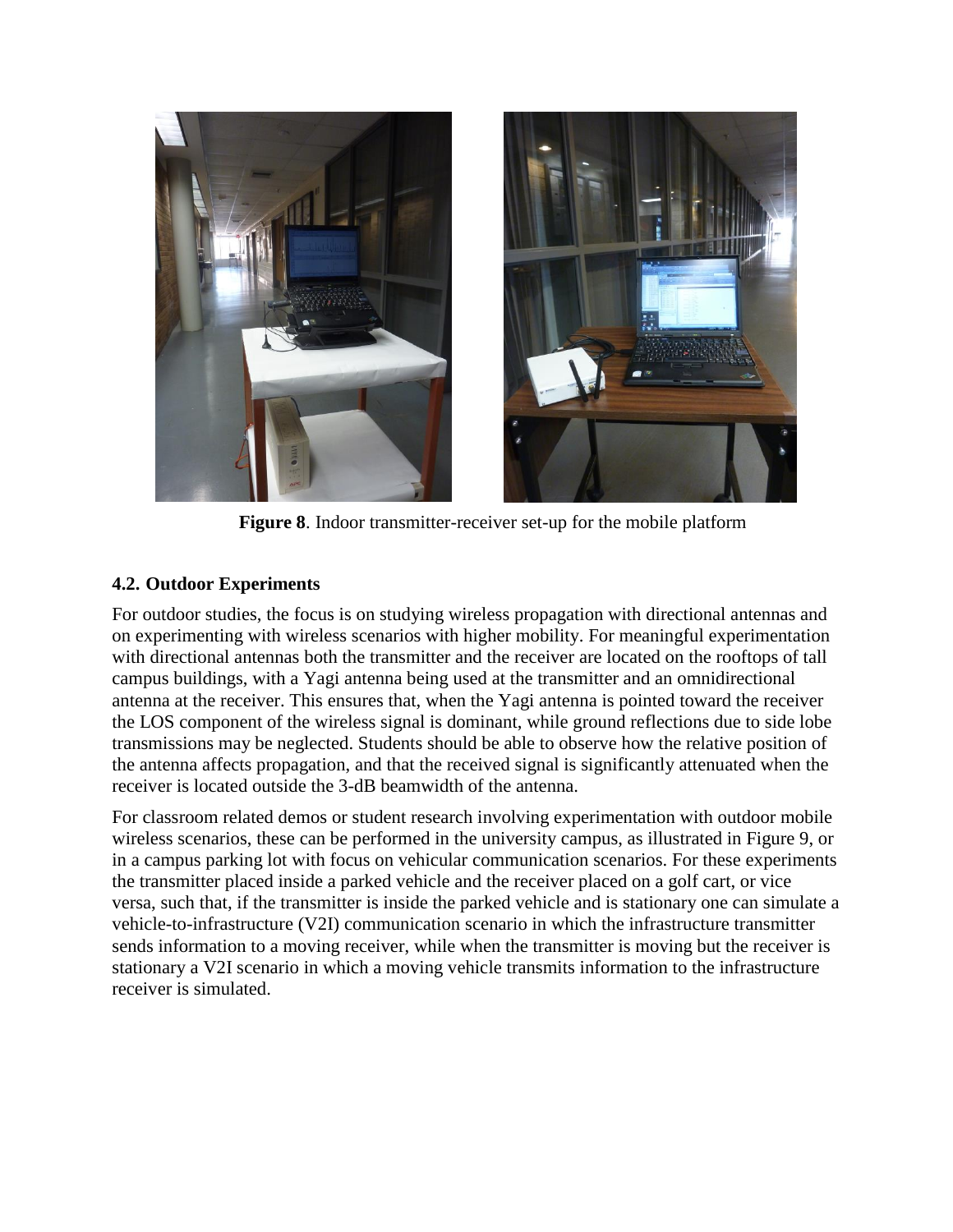

**Figure 9.** Outdoor transmitter-receiver set-ups for the mobile platform

# **5. Conclusions**

In this paper we present a mobile platform for wireless communication experiments that is currently under development and testing at Old Dominion University for use in ECE and EET departments. The platform incorporates SDR boards that are widely available and have become mainstream tools in teaching communication systems. These are used in a novel way to supplement courses in the area of wireless communications and networking by enabling students to study wireless propagation characteristics and perform specific wireless experiments outside traditional labs. By experimenting with the mobile platform students will enhance their hands-on and programming skills, and will become more competitive in the wireless industry job market.

# **Acknowledgement**

Dr. Otilia Popescu's work was supported in part by the Virginia Space Grant Consortium through the 2015 New Investigator Program.

# **References**

- 1. Wyglinski, A. M., Orofino, D. P., Ettus, M. N., & Rondeau, T. W. (2016). Revolutionizing software defined radio: case studies in hardware, software, and education. *IEEE Communications Magazine*, *54*(1), 68-75.
- 2. Ge, F., Chen, Q., Wang, Y., Bostian, C. W., Rondeau, T. W., & Le, B. (2008, March). Cognitive radio: From spectrum sharing to adaptive learning and reconfiguration. In *Aerospace Conference, 2008 IEEE* (pp. 1-10). IEEE.